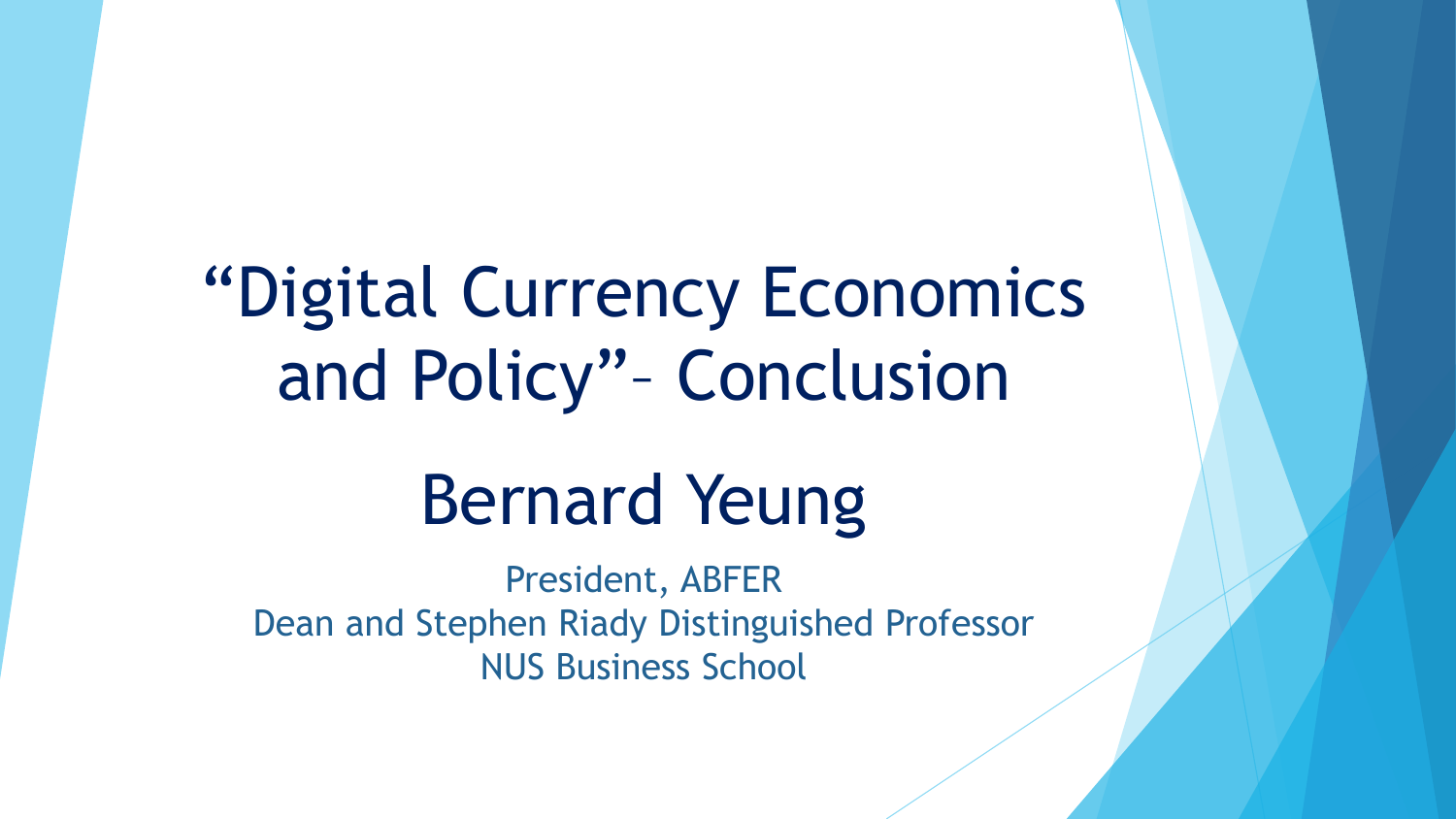- **A big thank-you to the presenters, commentators, and all the participants**
- **A big thank-you to MAS for jointly supporting and organizing the workshop.**
- **We have had an intellectual feast**
	- **Covered more grounds than expected**
	- **Heard first principle based analytics and insights**.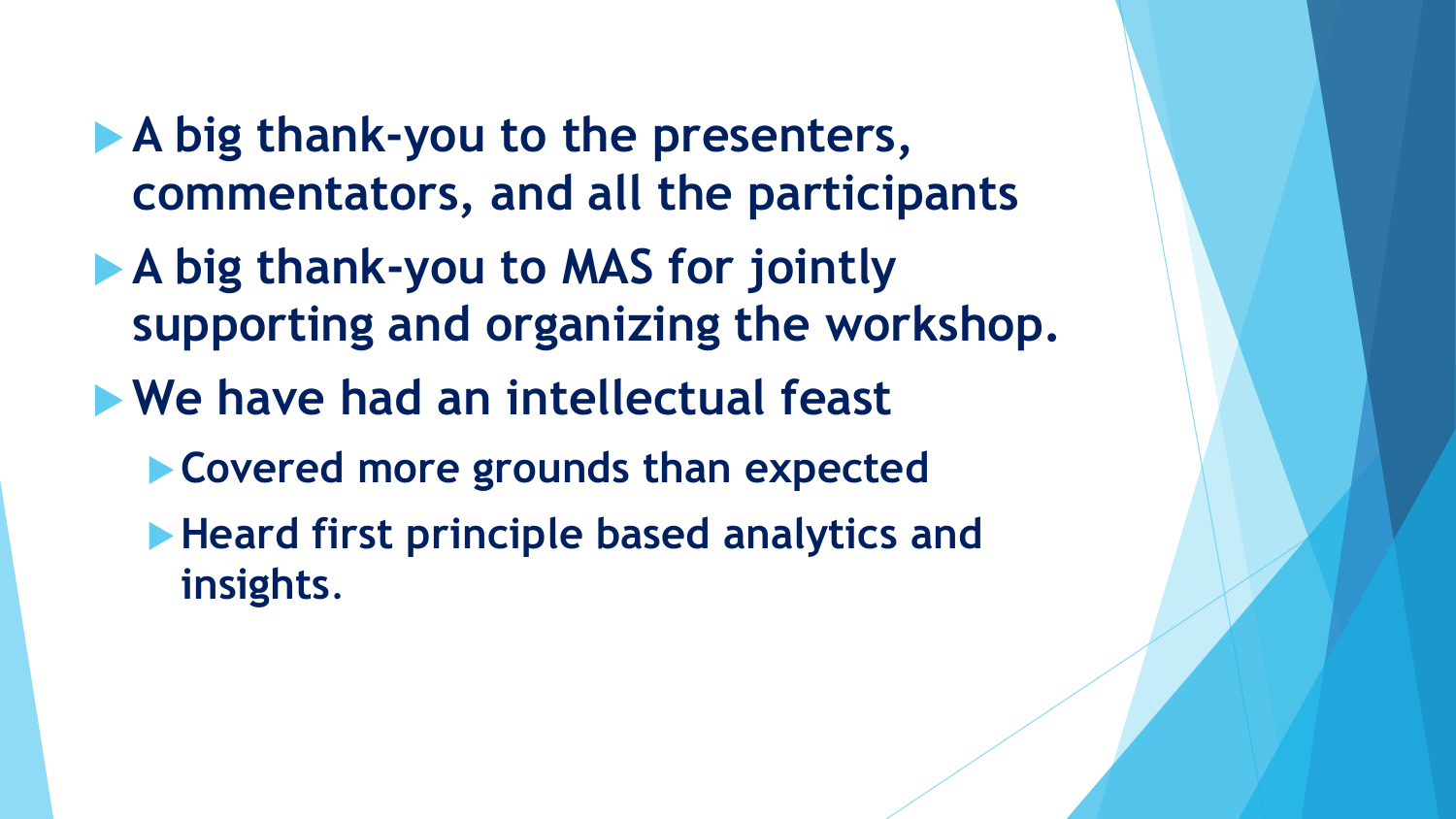**Admit that we were motivated by the proliferation of digital currencies**

**Possibly a desire in some to have some freedom in carrying out transactions beyond using fiat money, beyond the reach of governments and dominant financial institutions**

**Technological progress just came conveniently**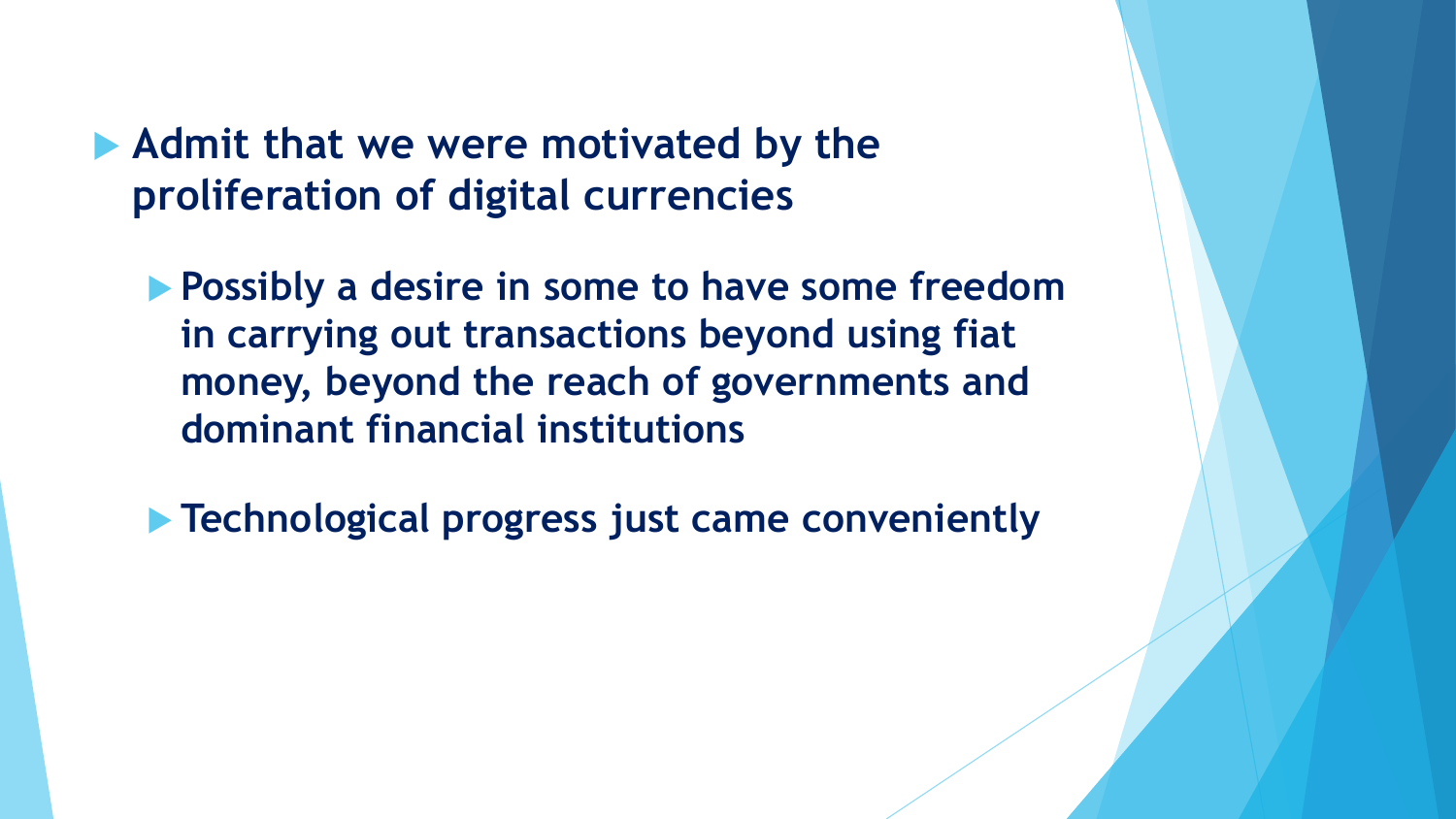### **Two types of technological progress**

- **E-payment arrangements reduce transaction costs and facilitate more thorough record keeping than before**
	- **Recently widely adopted in countries like China** 
		- **Use less cash**
- $\blacktriangleright$  The block-chain type  $\rightarrow$  bitcoin, cryptocurrencies
	- **Many related applications, beyond bitcoin**
		- **Supply chain management, medical, …**
		- **Decentralized, scalable, and resilient**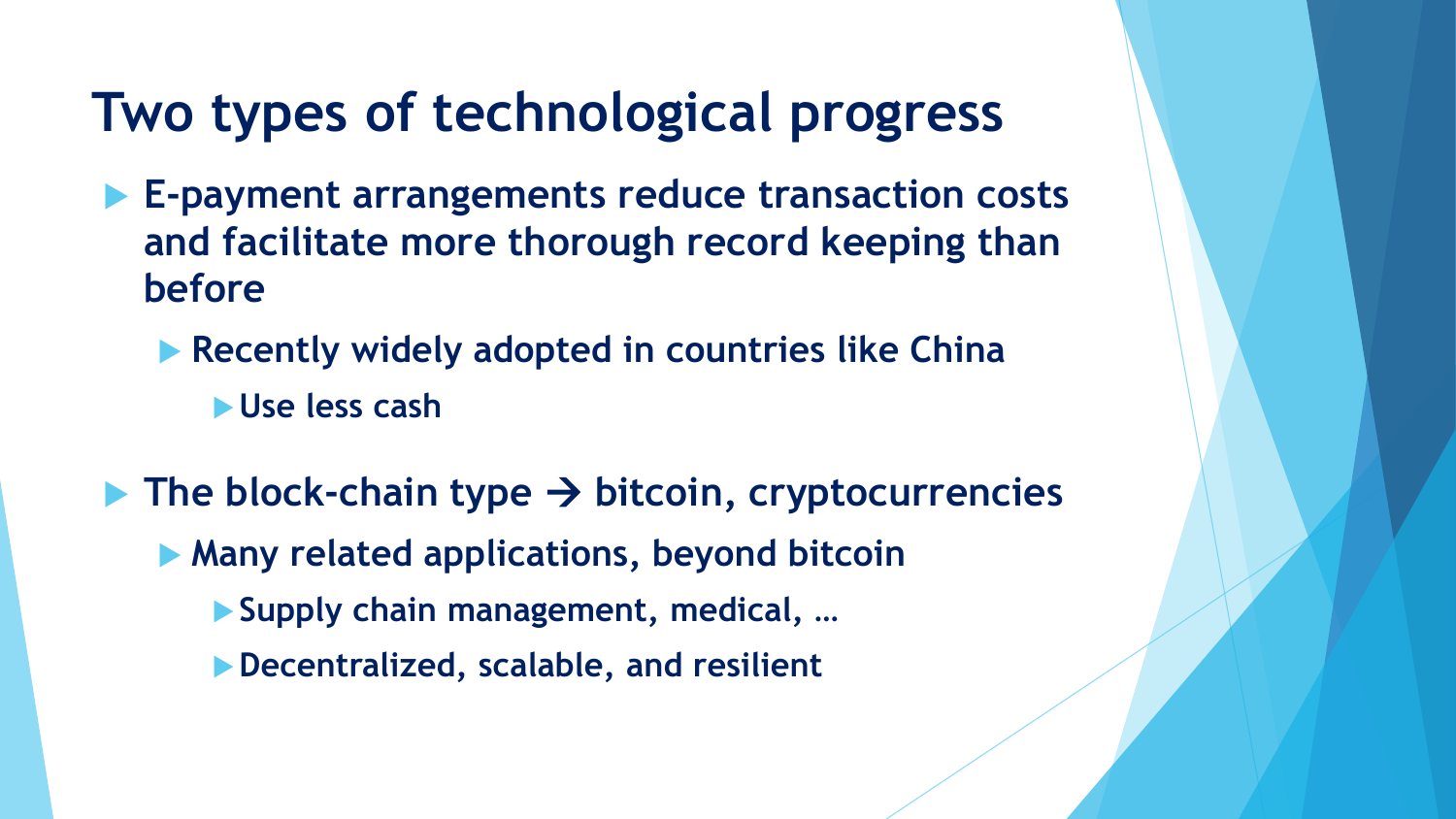#### **Block chain – Cryptocurrencies, a trustless decentralized system**

- **Facilitate out of the system transactions,** 
	- **can be anonymous and may be "illegal"**
	- **may weaken capital flow management & monetary policy effectiveness**
	- **limit seigniorage**
		- **magnitude may be marginal**
- **Consume high energy costs, transaction speed is slow, and expect forking.**
- **Traded, volatile price.**
	- ▶ do not pass the test for being money a unit of account, medium of **exchange and storage of value.**
	- **cannot serve up the role of trusted lender of last resort**
	- **or the decentralized system can make intelligent discretionary decisions to stabilize our economy.**
- **But, it is an alternative some like, seen as their economic freedom.**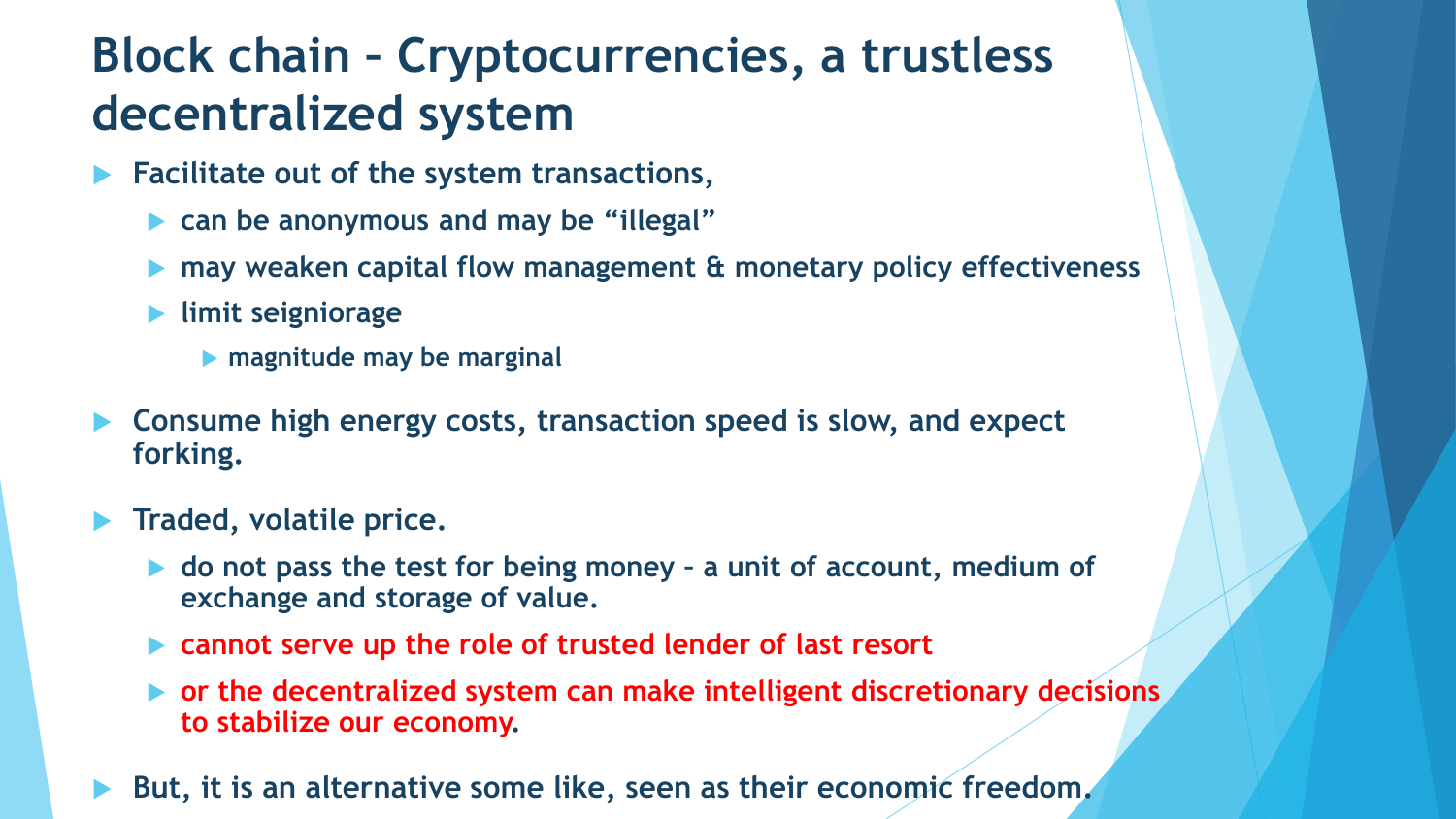#### **Immediate investment regulatory concerns**

- **Proliferation of private cryptocurrencies**
- **Many enthusiastic souls see jackpots, e.g., buy cryptocurrency and invest in ICO**
	- **ICO – Money for tokens, the money invested in finishing a platform, tokens used in the platform or traded on cryptocurrency exchanges**
- **The irony: the technology promises reliable "trustless-ness" but generates traditional governance and investor protection concerns**
	- ▶ Some lead to jackpot returns, many fail
	- **Market solution may not be there yet – too few experts**
- **Regulations**
	- **Ban, Warn, Sandbox, Classify (e.g., duck test) and apply the relevant regulation**
- **Government challenges**
	- **Too much protection stifles innovation and risk taking**
	- **Not having enough talent in the intersection of law, finance, and technology, ..**
	- **Not knowing what we do not know!**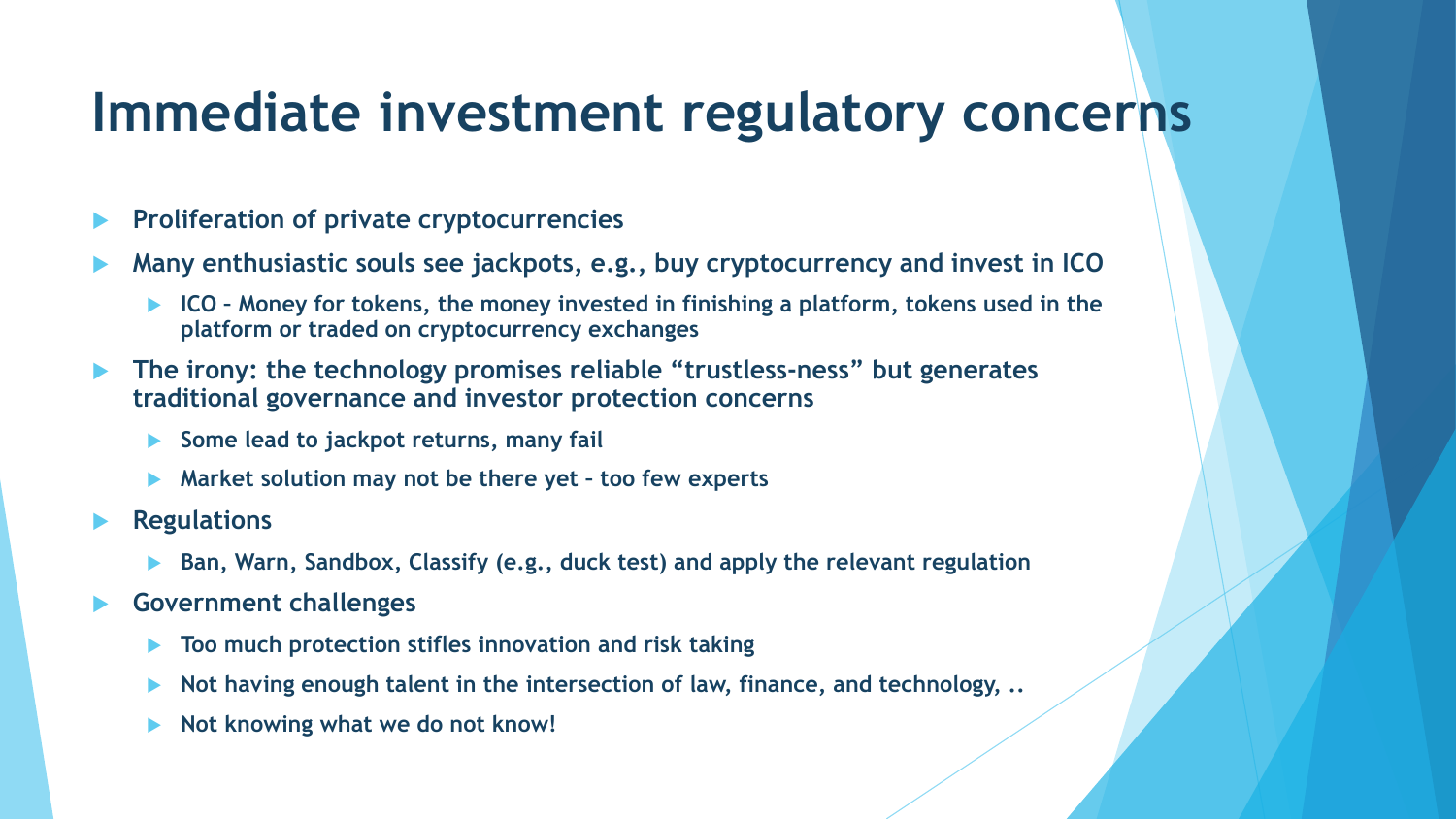### **Government will act**

- **To limit illegal activities, e.g., tax evasion, "black" activities, by-pass capital flow management.**
- **To protect seigniorage income and monetary policy effectiveness.**
- **Crypto-algorithm notwithstanding, we cannot let something we do not know well with no one accountable take too much space and responsibilities**
	- **Anyway, people use less cash. E-arrangements for efficiency gains?**
- **Choices:**
	- **Regulate**
	- **Embrace technology: simply going to all e-transactions to offering digital fiat currency** 
		- **limited access vs full fledge cashless digital arrangement, e.g., a debt-card for all.**
- **The choice ought to be grounded on the fundamental role of government – nurture the development of a stable and value enhancing system and a smooth transition path**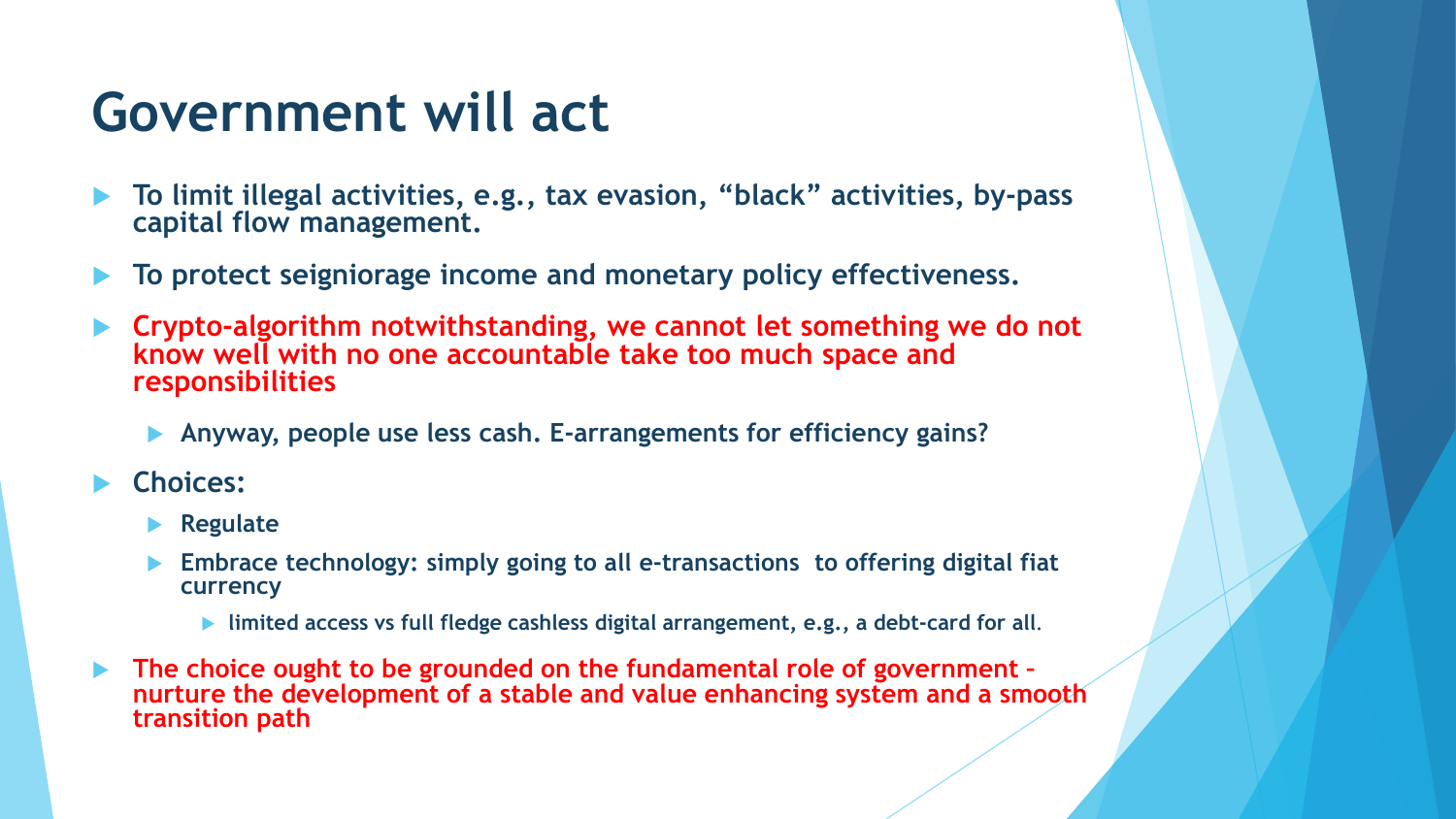## **Positive considerations for offering a digital fiat money**

- **Raise efficiency, reduce transaction cost, especially in international payment.**
- **Constrain illegal transactions,**
	- ▶ Note, however, we can do these without digitalization of the fiat currency
- **Digitalization relaxes the constraints of monetary policy at the zero lower bound, e.g., using negative interest rate**
- **Critically, the government, through digitization, will acquire a lot more information than before.** 
	- **stronger surveillance of transaction activities**
		- **More policy angles and freedom, e.g.,** 
			- **Better constrain illegal activities, better tax collections, etc.**
			- **More focused and effective policy, e.g., drone dropping of money (Rogoff's book), engineering stability, ..**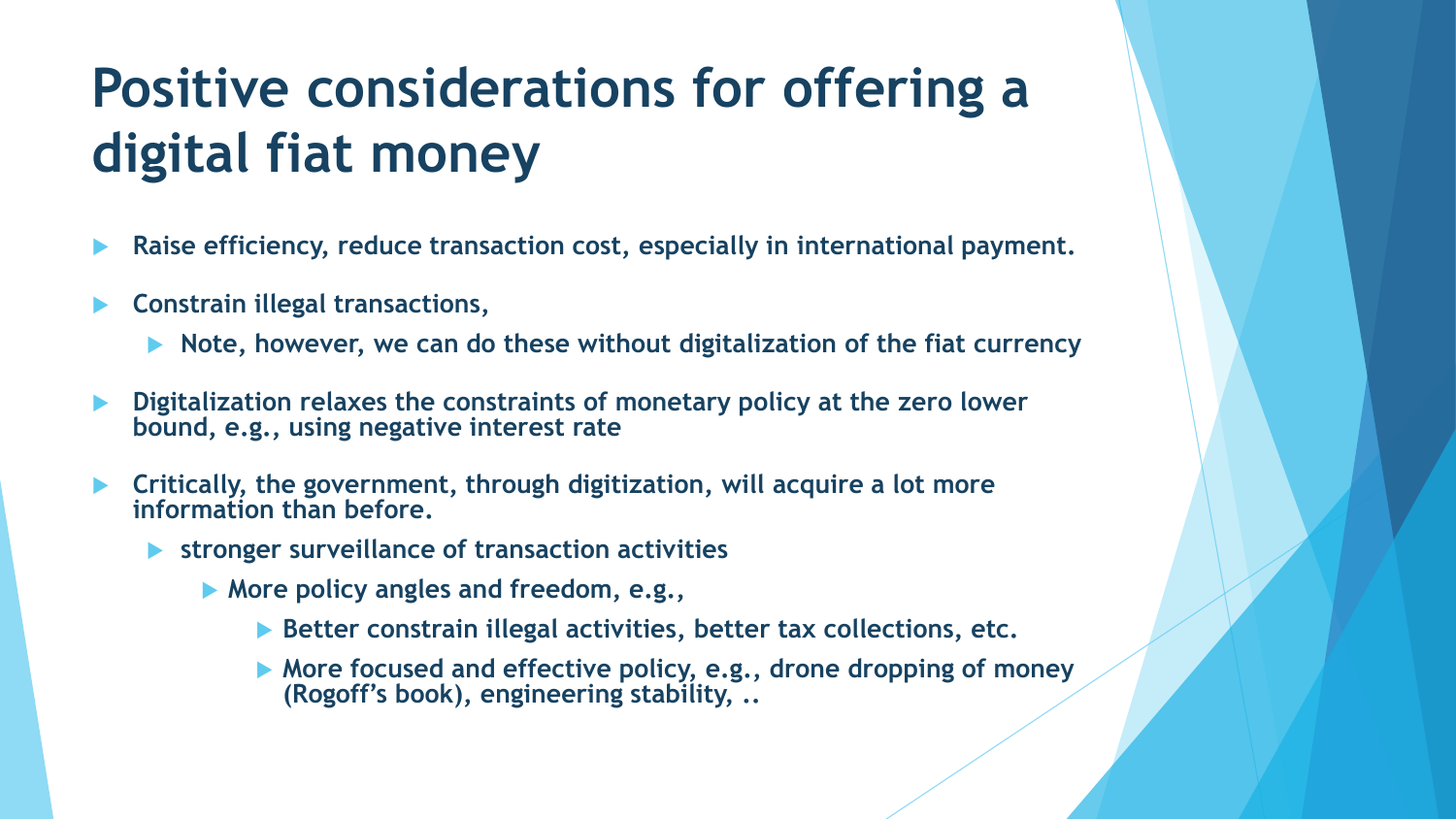## **Negative considerations for offering a digital fiat money**

- **CBDC impacts on the private sector's financial institutions, affects economic behavior** 
	- **With a full fledge debit card type of CBDC, private sector financial institutions may have to focus purely on term structure and credit transformation.**
	- **The risk of fast run on banks** 
		- **People can run to CBDC for safety by just pushing a button.**
		- **Thus, private sector financial system's stability is a concern**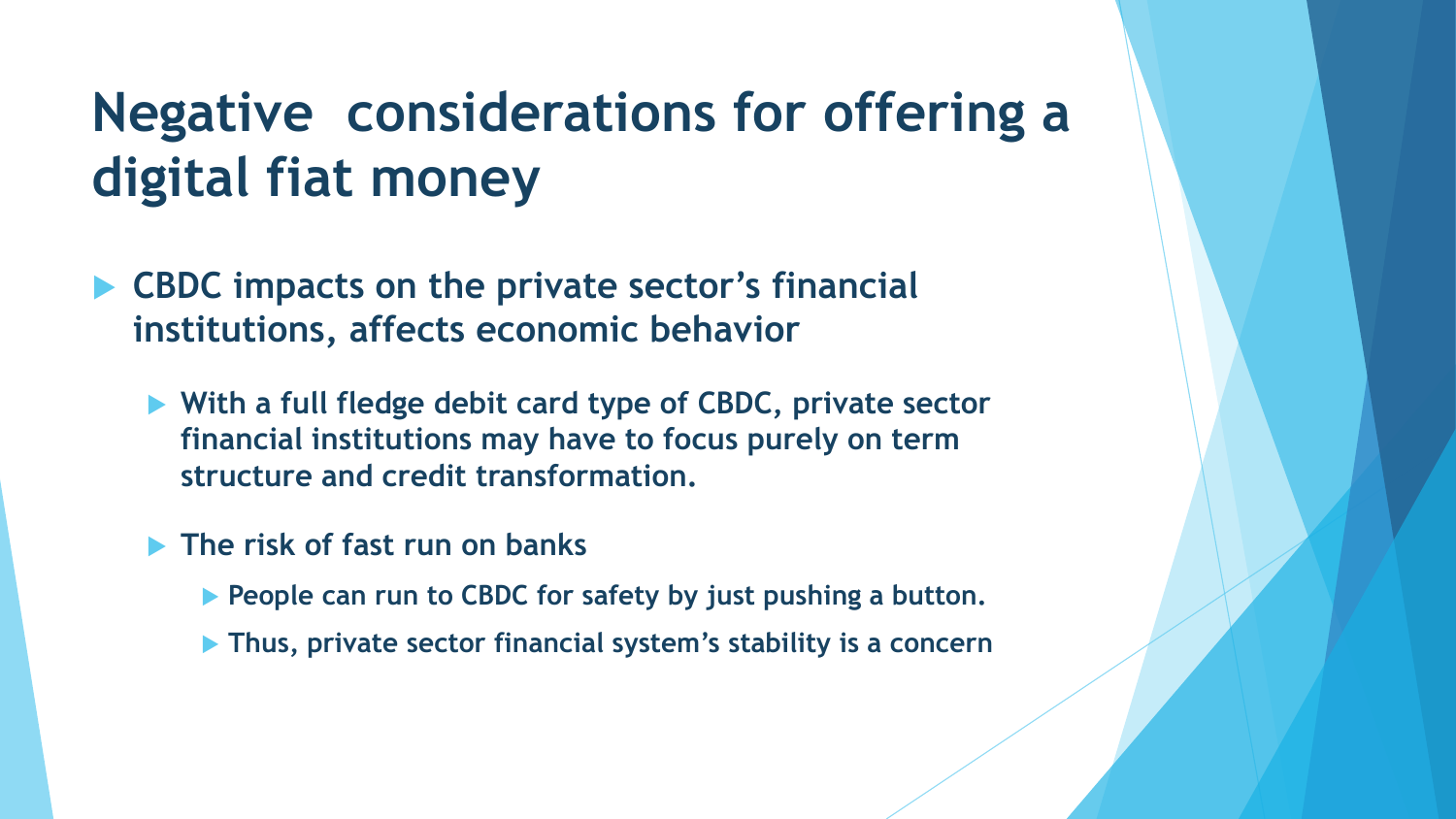### **Really lots of unknowns, disruptions**

- **What is the implication on the cost of capital from investors' perspective in a full reserve system?**
- **What will the world be like if traditional financial institutions lose their transaction banking business and not rewarded for leveraging?**
- **Would CB have to hold more reserves if their liabilities include all current bank deposits?**
- **If non-residents have access to CBDC, what is the cross border ramification and externalities?**
- **Then, the cybercrime issues?**
- **Generically, how will our economy/financial sector function then?**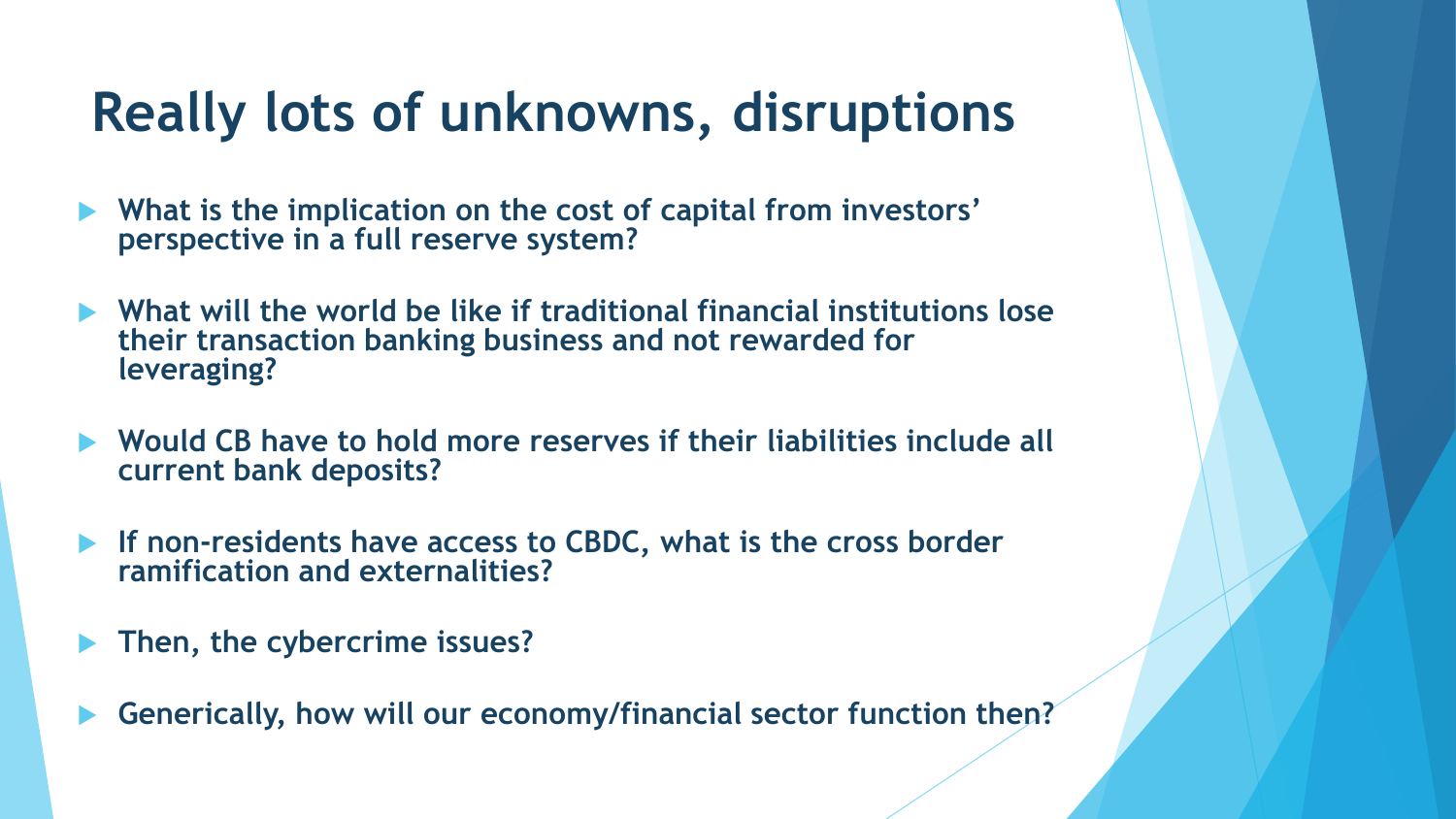### **What is the fundamental issue?**

- **Technological progress allows government or the private sector to have more records, thus, possibly more information.**
	- **Expands everyone's feasibility set**
- **A system design problem: cash vs CBDC vs bitcoin is a centralized vs a decentralized system in generating (or not generating) the data and in allowing access of the data.** 
	- **Should the government have all the transaction records**
		- **Is this too big a temptation in developing an overbearing government?**
	- **Generically**
		- **How and what data should be generated and collated by whom?**
		- **Who should have access to the data?**
		- **Data are not information. Who should generate the information? With the right incentives?**
		- **Who should have what market power? Regulatory power? Political power?**
			- **Power corrupt people? Power breeds angels?**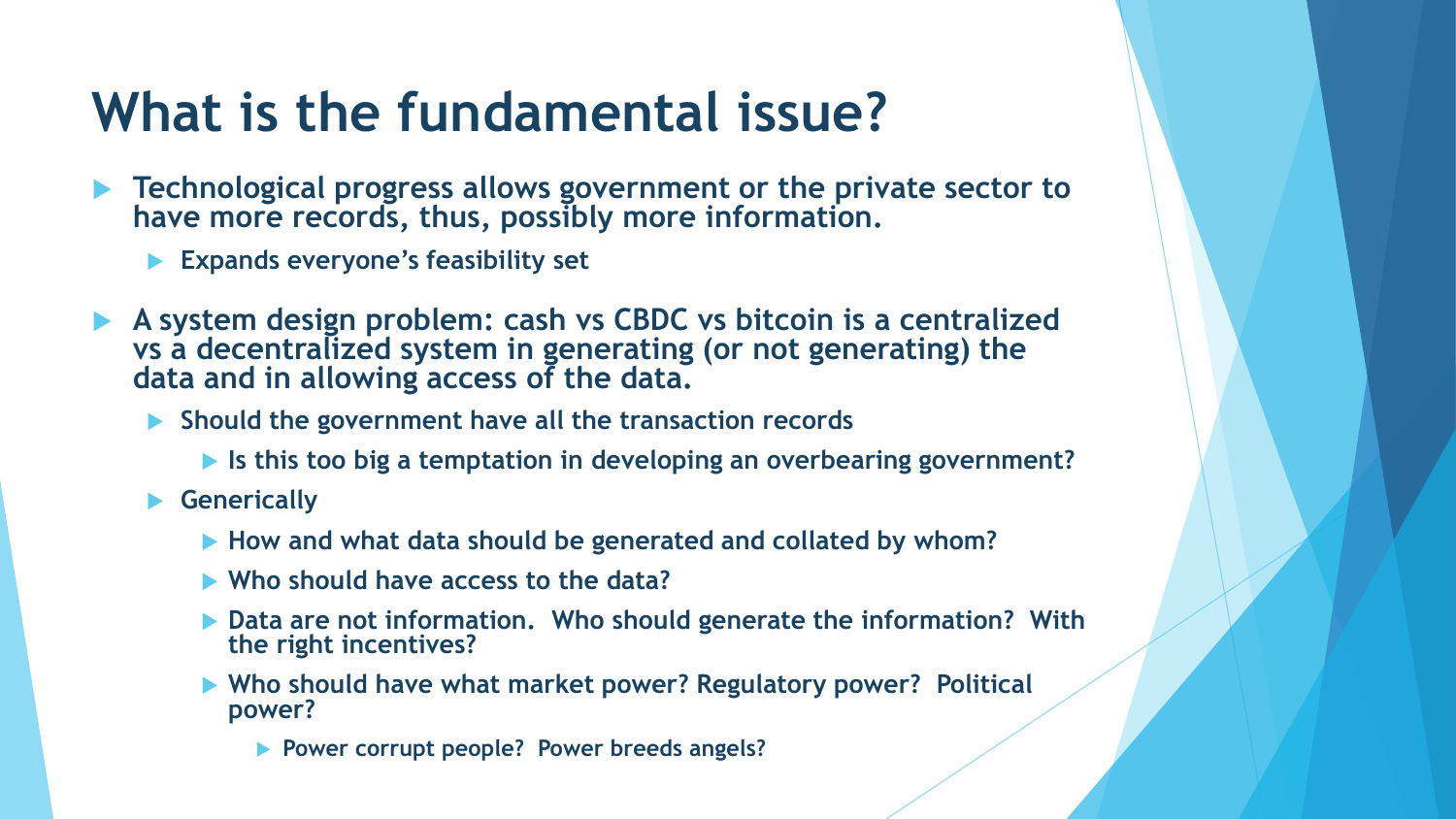- **We hope to nurture the development of research on digit currency economics.**
	- **ABFER will organize a special session and a master class on digital currency economics in our May 2019 workshop**
	- **The 2019 AMPF will feature "digital currency" in its Policy Notes session.**
	- **Cooperating with CEBRA and CEPR and many central banks to have a research conference on digital currency economics on 18-20 July 2019 in NYC.**